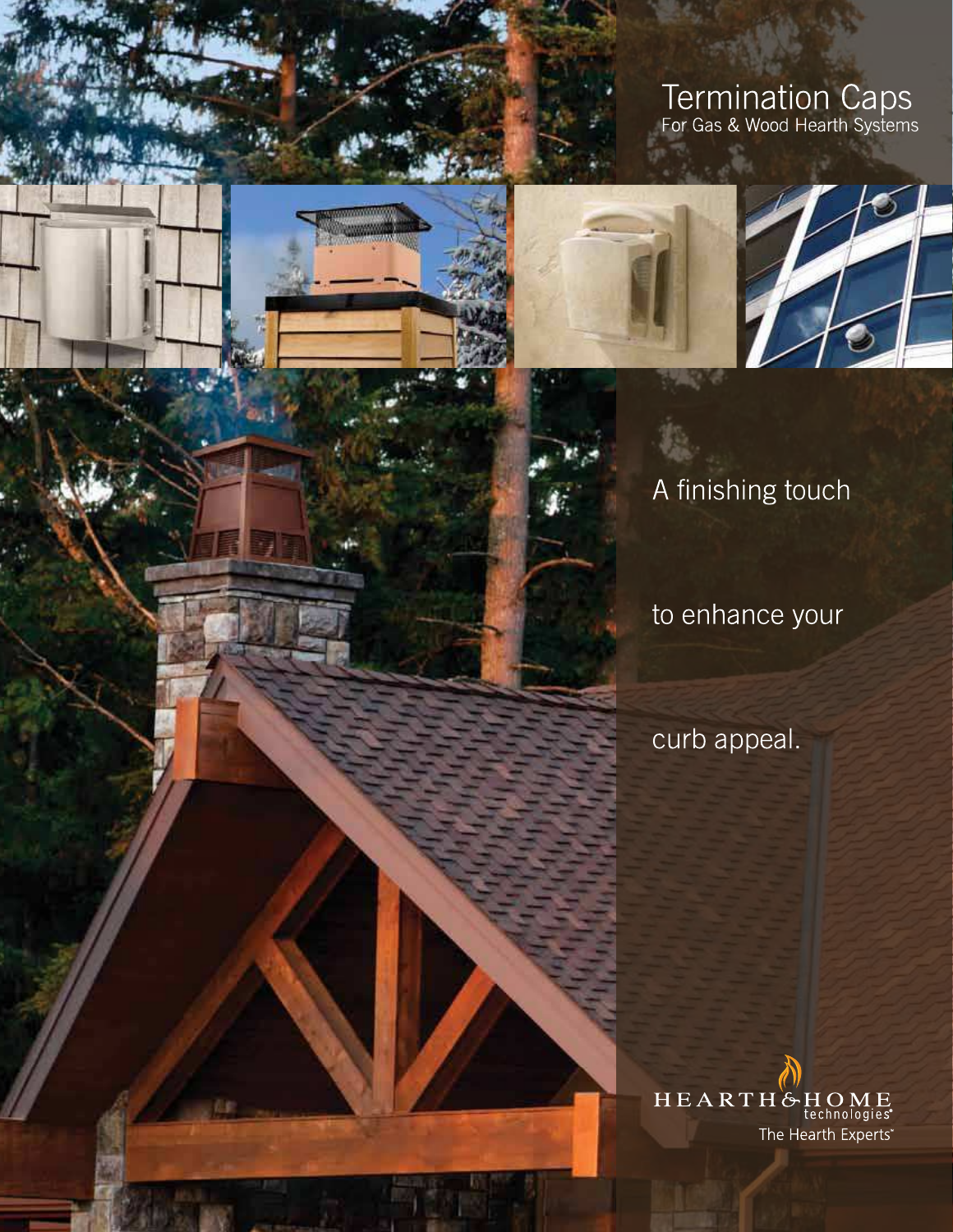# The Finishing Touch

Termination caps are a critical component to complete any hearth system. These durable caps are UL-listed—proven effective to protect venting components and ensure safe exhaust flow.

Decorative termination shrouds deliver enhanced style and safety for fireplaces, stoves and inserts. A variety of sizes and designs are available, providing a way to accent or disguise any venting system.



# The finishing touch to distinguish your home

Don't overlook the finishing touch on a fireplace, stove or insert. Curb appeal is the #2 most important community feature homebuyers look for when choosing their new home'.

Distinguish your home from the rest of the block. Termination caps and decorative shroud options are available for gas and wood products. Select a cap or shroud to define your style.



1 According to John Burns Real Estate Consulting 2012 Consumer Insights survey

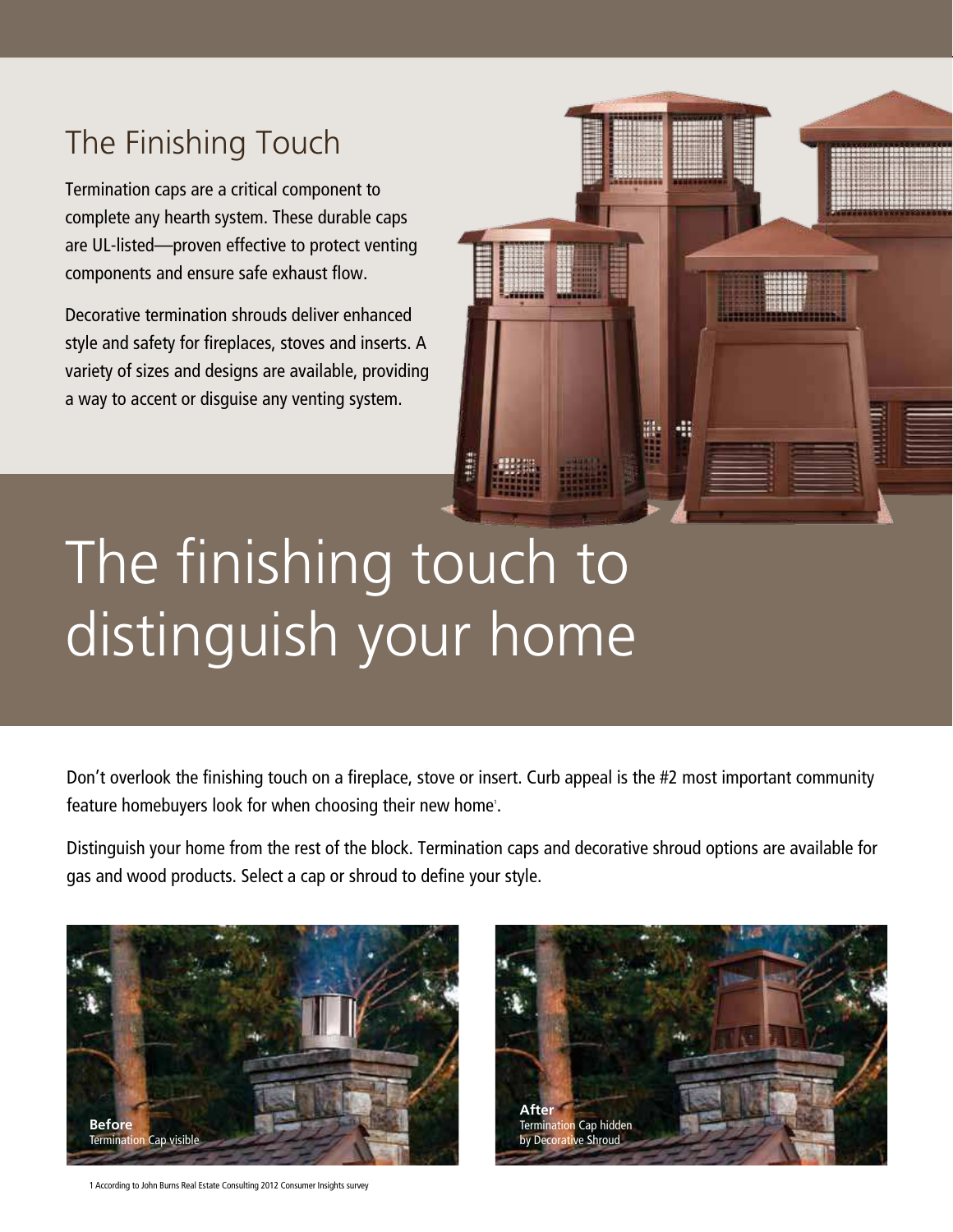## Gas Direct Vent | Termination Caps & Shrouds



#### HORIZONTAL VENTING GAS TERMINATION CAP

**Horizontal Termination Cap** Use this multi-purpose cap to finish off any Direct Vent gas fireplace or stove.

**DVP-TRAP1/DVP-TRAP2/SLP-TRAP1/ SLP-TRAP2**



#### HORIZONTAL VENTING GAS TERMINATION CAP

**FireBrick™ Termination Cap**  This termination cap is designed to complement distinct stone and stucco exteriors for heat-radiating FireBrick™ hearth appliances.

**DVP-FBHT**



#### HORIZONTAL VENTING GAS TERMINATION CAP

**High Performance Termination Cap** Quickly and easily complete a Direct Vent gas appliance with this cap—and ensure safe venting and exhaust flow.

**DRC-RADIUS**



#### HORIZONTAL VENTING GAS TERMINATION CAP

**High-Rise Termination Cap**  This cap is ideal for adverse weather conditions in multi-unit, high-rise buildings.

**SL-HRC/SL-HRC-ZC/DVP-HRC/ DVP-HRC-ZC** 



#### HORIZONTAL VENTING GAS TERMINATION CAP

**Basement Installation Termination Caps** Safety vent near ground level with this slender and compact cap.

**DVP-TB1/SLP-TB1/SLK-SNKD**



#### VERTICAL VENTING GAS TERMINATION CAP

**High Wind Vertical Termination Cap** This rugged cap is built to withstand high wind speeds, without sacrificing drafting or safety.

**DVP-TVHW/SLP-TVHW**



#### HORIZONTAL VENTING GAS SHROUD

**Decorative Radius Cover** This decorative, paintable shroud easily blends with exterior siding and provides a secondary safety barrier for heated exhaust

**DRC-RADIUS** (For use with DVP-TRAP1, DVP-TRAP2, SLP-TRAP1 or SLP-TRAP2)



#### HORIZONTAL VENTING GAS SHROUD

**Safety Shield**

Use this safety shield to cover an existing termination for added protection in high-traffic areas.

**COOL-ADD** (for use with DVP-TRAP1, DVP-TRAP2, SLP-TRAP1 or SLP-TRAP2)

### Gas Direct Vent or Wood | Termination Caps & Shrouds



VERTICAL VENTING GAS SHROUD OR WOOD TERMINATION CAP

**Decorative Termination Caps/ Shrouds - Octagon** Create a distinct look atop a home or office with these 8-sided copper-style shrouds. A powder coat finish provides the look of real copper—without its high price or weathering effects

**DTO134-CP/DTO146-CP** (For gas use with DVP-TVHW/TV or SLP-TVHW, for wood use with SL300 series pipe - requires CT-3A, SL1100 series pipe - requires CT-11A, Durachimney II pipe - requires CT-14A)



VERTICAL VENTING GAS SHROUD OR WOOD TERMINATION CAP

**Decorative Termination Caps/ Shrouds - Square** Add unique style to a home or office with square, copper-style shrouds. Powder coat finishing delivers an authentic, weather-proof finish.

**DTS134-CP/DTS146-CP** (For gas use with DVP-TVHW/TV or SLP-TVHW, for wood use with SL300 series pipe - requires CT-3A, SL1100 series pipe - requires CT-11A, Durachimney II pipe - requires CT-14A)

Gas/Wood Termination Caps & Shrouds continued on back  $\rightarrow$